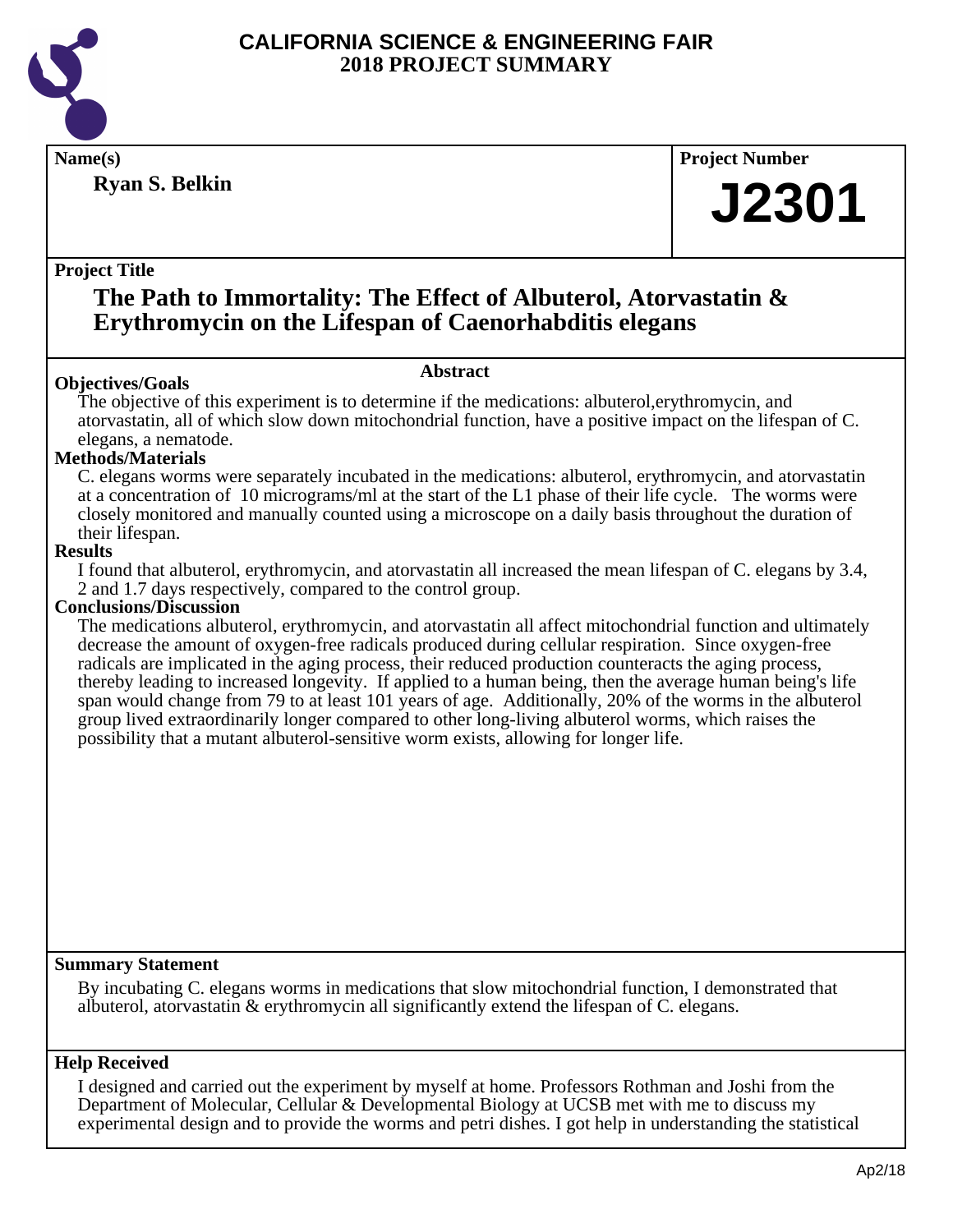

**Isabel L. Bruce**

**Name(s) Project Number**

# **J2302**

## **Project Title**

## **Commercial vs. Organic Farming: Effects on Night Time Pollinator Presence and Diversity**

## **Abstract**

**Objectives/Goals** Major pollinators such as bees and butterflies which contribute to the yield and quality of leading crops globally are declining in dismaying quantities. Scientists believe many factors may be implicated in this population decline, including habitat loss, pesticide use and climate change. These threats may also apply to night pollinators such as moths and beetles, who have recently been identified as equally important as the bees and butterflies. Pesticides used in commercial farms are suspected to pose a threat not only to pests, but also to beneficial insects. I wondered if night pollinators might exhibit less diversity and fewer numbers near commercial farms versus in the vicinity of organic farms. I hypothesized that night pollinator diversity and numbers of night pollinators would be lower near commercial farms compared to in the vicinity of organic farms.

## **Methods/Materials**

Two farms with similar microclimates and crops but 45 miles apart were chosen for field research, a certified organic farm and a commercial farm. Both were vineyards. Using a light trap to attract insects, night pollinator diversity and numbers were documented and compared over a total of 18 field hours distributed over 8 night visits and 2 day visits during the winter of 2017-2018.

## **Results**

More moths were documented near the organic farm than in the vicinity of the commercial farm. At the organic farm five different orders were represented and at the commercial farm three different orders were present. At each farm, the orders Lepidoptera, Coleoptera and Diptera were seen; the orders Araneae and Hymenoptera were seen exclusively at the organic farm. I saw more moths and overall night pollinators at the organic farm. The numbers of beetles at each farm were too small to analyze.

## **Conclusions/Discussion**

Using a model comparing organic versus commercial farms as a surrogate measure of pesticide presence, I found that pesticides may have a negative correlation to the number of moths and overall nighttime pollinator diversity in an area. I saw more moths and more variety of pollinators at the organic farm compared to the commercial farm. Further research is needed to evaluate the effects of pesticides on nighttime pollinators, and appropriate measures need to be taken to protect these important contributors to pollination.

## **Summary Statement**

I studied and documented night pollinator numbers and diversity near local vineyards.

## **Help Received**

I'd like to thank my parents for driving me to the vineyards where I performed my field studies. Thanks goes out to my science teacher who gave me guidance. I conducted all of my field research myself.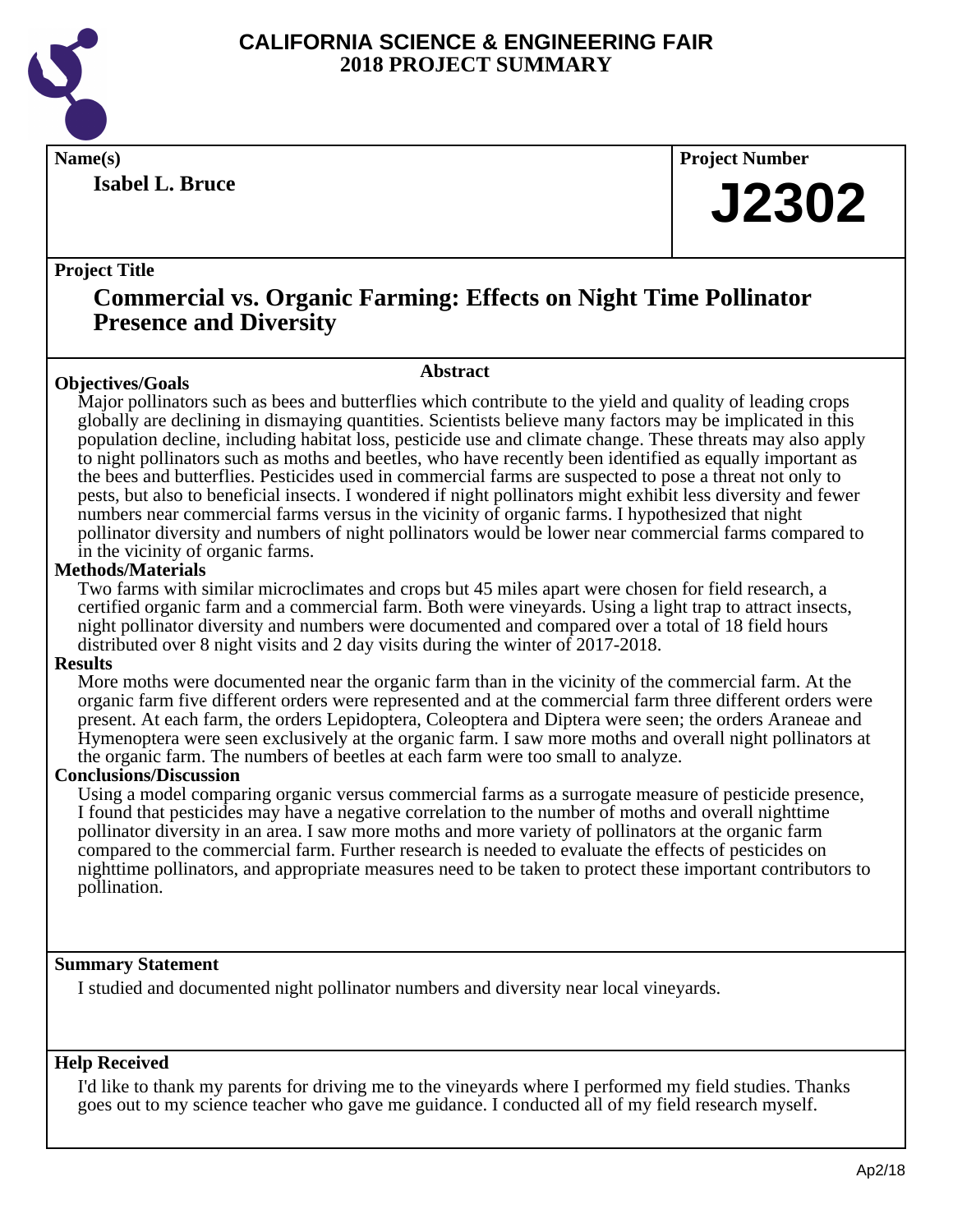

| Name(s)<br>Tayler Ericksen; Madelyn Gilbert; Emily Turczak                                                                                                                                                                                           | <b>Project Number</b> |  |
|------------------------------------------------------------------------------------------------------------------------------------------------------------------------------------------------------------------------------------------------------|-----------------------|--|
|                                                                                                                                                                                                                                                      | <b>J2303</b>          |  |
| <b>Project Title</b><br><b>How Magnet Strengths and Water Temperatures Affect the</b><br><b>Regeneration of Planarian</b>                                                                                                                            |                       |  |
|                                                                                                                                                                                                                                                      |                       |  |
| The objective for this is to discover which temperature of water combined with which strength of magnet<br>would increase the rate of regeneration in planarian.                                                                                     |                       |  |
| <b>Methods/Materials</b>                                                                                                                                                                                                                             |                       |  |
| Petri dish 35mm dia, brown planarian, magnets 3 different strengths, water 3 different temperatures,<br>microscope, scalpel, and liver. Cut planarian into thirds and place in petri dish. Measure cut planarian                                     |                       |  |
| regeneration over several days.<br><b>Results</b>                                                                                                                                                                                                    |                       |  |
| During the 12 trials we compared the data of planarian regeneration for each petri dish. The room<br>temperature water with the lowest strength magnet was shown to be the most effective.<br><b>Conclusions/Discussion</b>                          |                       |  |
| The conclusion of the room temperature water with the lowest strength magnet showed more effectiveness<br>than any of the other trials. Therefore, the lowest strength magnet in room temperature water produced the<br>best result.                 |                       |  |
|                                                                                                                                                                                                                                                      |                       |  |
|                                                                                                                                                                                                                                                      |                       |  |
|                                                                                                                                                                                                                                                      |                       |  |
|                                                                                                                                                                                                                                                      |                       |  |
|                                                                                                                                                                                                                                                      |                       |  |
|                                                                                                                                                                                                                                                      |                       |  |
|                                                                                                                                                                                                                                                      |                       |  |
|                                                                                                                                                                                                                                                      |                       |  |
|                                                                                                                                                                                                                                                      |                       |  |
|                                                                                                                                                                                                                                                      |                       |  |
|                                                                                                                                                                                                                                                      |                       |  |
| <b>Summary Statement</b>                                                                                                                                                                                                                             |                       |  |
| We discovered the effects different magnet strengths and water temperatures have on planarian<br>regeneration.                                                                                                                                       |                       |  |
| <b>Help Received</b>                                                                                                                                                                                                                                 |                       |  |
| Our Science Teacher Mrs. Shelby Little. Prof. Muller at California State University of planarian diets how<br>different temperatures of water effect their growth and how they are able to regenerate. Prof. Ross at<br>California State University. |                       |  |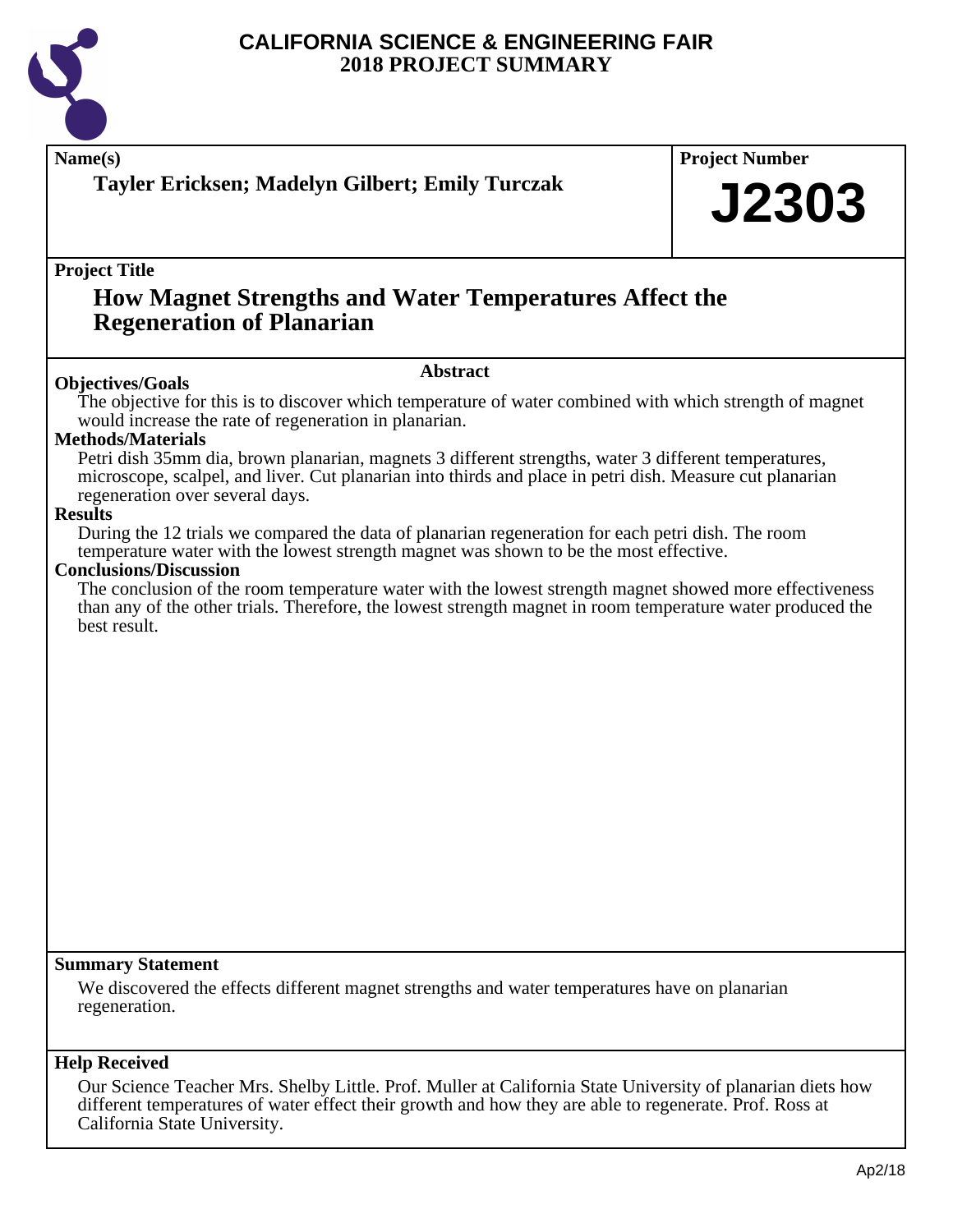

**Abigail W. Goodman**

**Name(s) Project Number**

# **J2304**

## **Project Title**

## **B Flat Bee: Does Wingbeat Frequency Predict Honeybee Flower Shape Selection?**

## **Abstract**

**Objectives/Goals** I wanted to learn if the wing beat frequency (WBF) of honeybees can predicts their morphology and thus determine what shape of flower the bee pollinates.

## **Methods/Materials**

I recorded honeybees on different flowers using a portable recorder on a microphone stand, and then used a Fast Fourier Transform tool to determine the wing beat frequency (WBF) to see if different WBFs were associated with differently shaped flowers.

## **Results**

My results found that 2 similarly open-faced flowers had close average wing beat frequencies (WBF), while a flower that requires a narrow, smaller body, had a higher average WBF.

## **Conclusions/Discussion**

The result suggests that acoustic analysis to determine average wing beat frequency in a colony could suggest which crops that colony would optimally pollinate. This could be important for farmers and apiarists to lower costs. It may also benefit native bee species by reducing the length of time honeybees pollinate resulting in less competition for pollination.

## **Summary Statement**

My project tests the ability to use acoustic analysis to match honeybees with the flowers they morphologically fit.

## **Help Received**

I received help from my science teacher and parents in thinking about this project, getting to places to record honeybees, and learning to use tools to get the wing beat frequency from sound recordings of honeybees.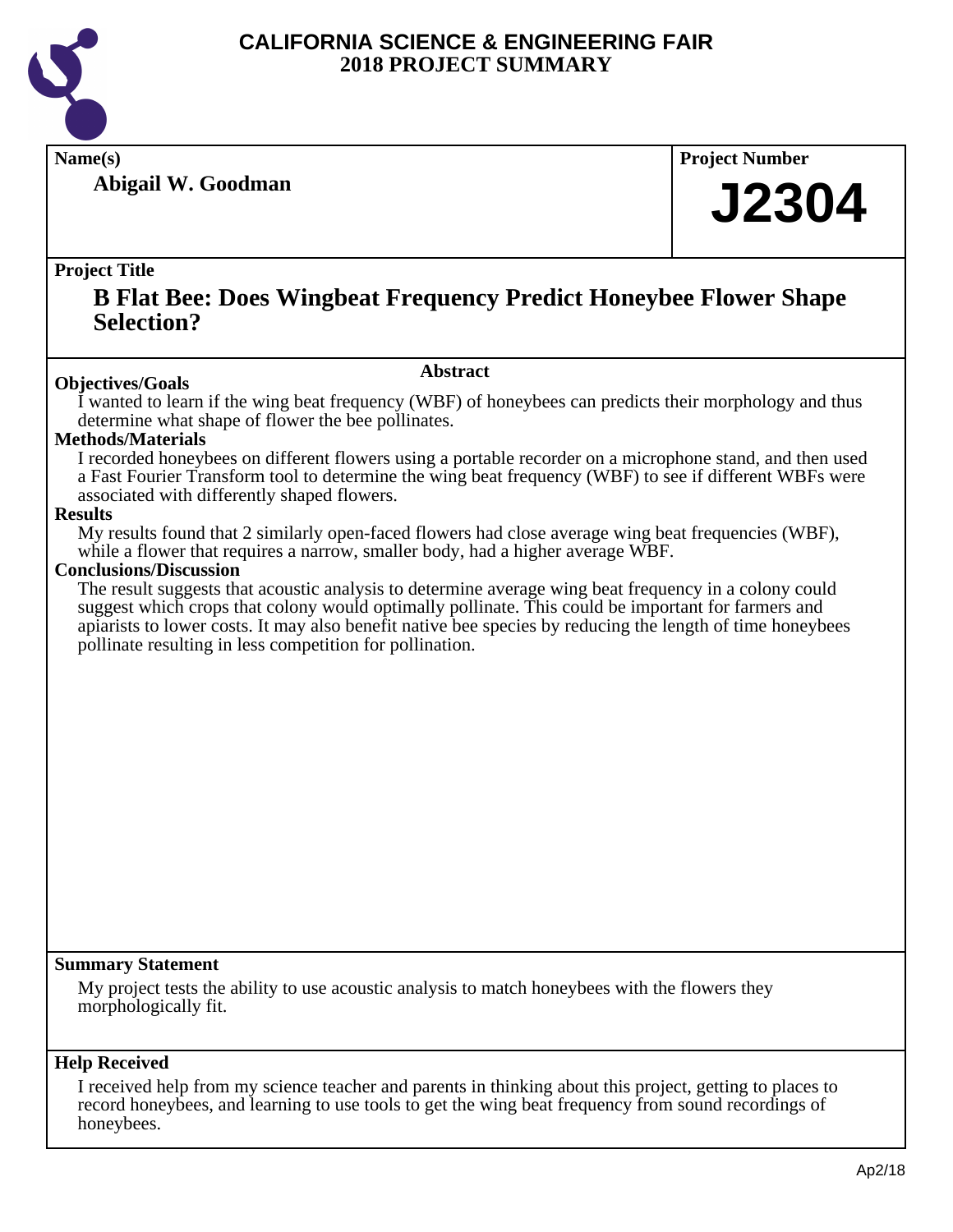

**Name(s) Project Number**

**Pranav Gupta; Prakrit Jain**

## **Project Title**

## **Cuticle Sensitivity to UV Light in Uroctonus mordax Scorpions**

## **Objectives/Goals**

Under UV light, scorpions fluoresce a bright bluish-green. A popular conjecture is that this allows them to sense UV light with their cuticle. Sensing UV with their cuticle would allow scorpions to find cover and hide from predators more effectively. The goal of our experiment is to see if they have this ability, which we feel is a strong hypothesis because scorpions are expert at finding cover, and cuticle sensitivity to UV light would be a good explanation for this strength.

**Abstract**

## **Methods/Materials**

We traveled to UC's Hopland Research and Extension Center to collect ten Uroctonus mordax scorpions for our experiment. We kept them in plastic boxes with cover and leaves for a month before starting the experiment, so they become accustomed to their new environment. During our experiment, we needed to determine if scorpions could find cover without eyesight whenever UV light was present. However, if scorpions were still finding cover in the dark, it would suggest that the scorpions are instead finding cover by using sensory organs, such as those known as pectenes. To achieve this, we devised the following experiment: The scorpions would be put in a box with a UV light, then video recorded and timed until they found cover. We conducted three trials with ten scorpions in each, (1) UV light is on, and scorpions are not blindfolded; (2) UV light is on, and scorpions are blindfolded; and (3) UV light is off.

#### **Results**

The scorpions were expected to find cover 100% of the time in Trials 1 and 2, and they did 90% and 80% of the time, respectively. In Trial 3, the scorpions were not expected to find cover, because the UV light was not on, and only one of the ten scorpions found cover, giving the trial a 90% success rate.

## **Conclusions/Discussion**

We concluded that scorpions are, in fact, able to find cover by sensing UV light with their cuticle, because they could find cover whenever UV light was present, but not without it. This can be used as evidence for future studies in (1) Preventing unwanted human-scorpion interaction; (2) Studying other organisms that fluoresce, such as harvestmen; (3) Determining the reason scorpions fluoresce; and (4) Studying UV response in arthropods, such as pollinators.

## **Summary Statement**

We determined that scorpions can sense UV light using their cuticle, an ability they can use to find cover.

## **Help Received**

Ms. Peng, Lauren Esposito, Eddie Dunbar, Ken-ichi Ueda, and several other entemologists

**J2305**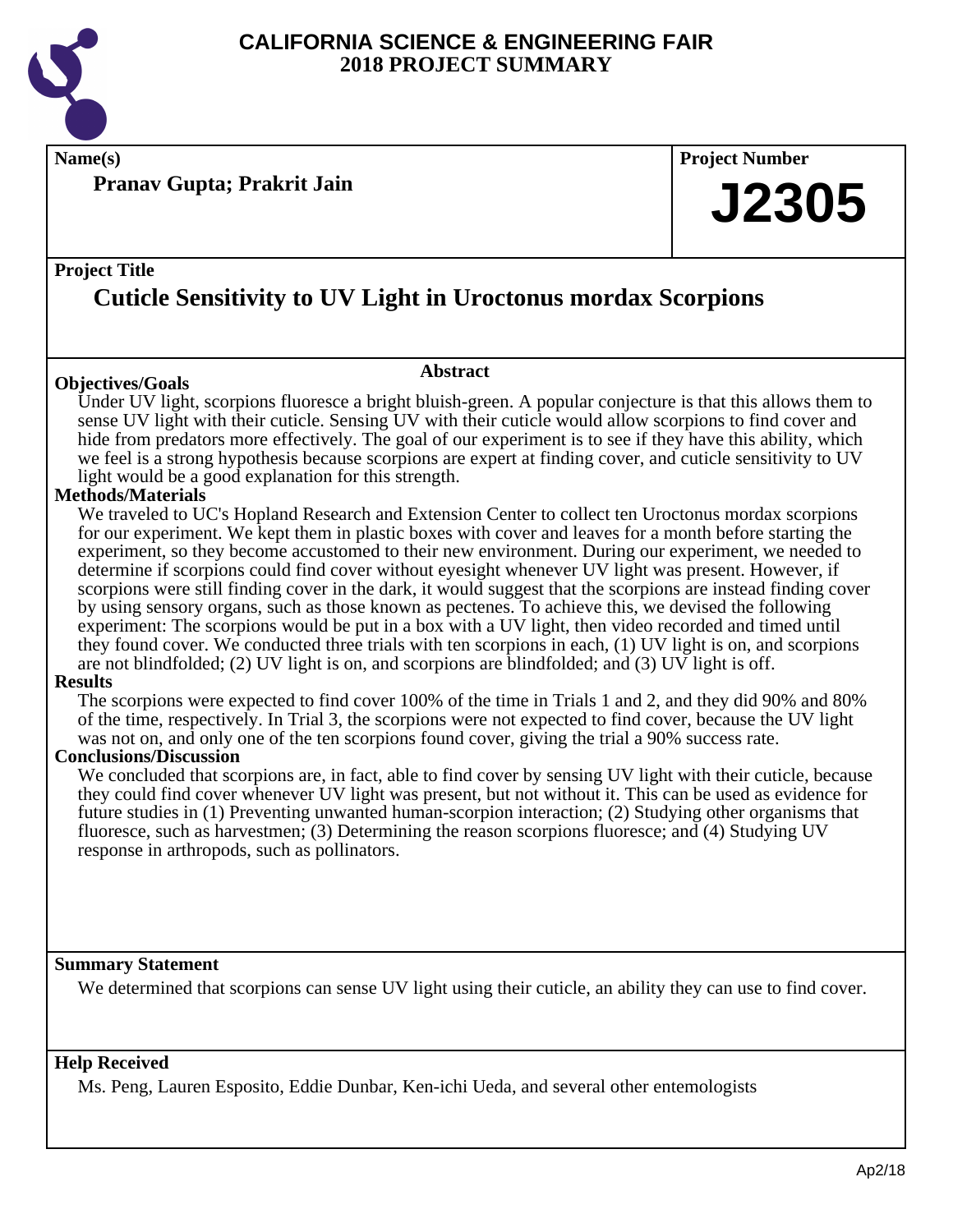

**Name(s) Project Number Project Title Abstract Summary Statement Nina Hubrich; Elsie Sorenson The Behavioral Sciences of the California Condor J2306 Objectives/Goals** The purpose of this project is to discover more about the California Condor social behavior and hierarchy. We want to know who is the most dominant and why, and how their dominance hierarchy affects the other Condors. If there is an alpha Condor who controls the feeding group, they will influence the rest of the Condors as they feed. The alpha will typically be an older male, because the alpha male decides to be more dominant and protective over the food. Also, the wild Condors are most likely to be more aggressive. **Methods/Materials** The constant of the project was to observe feeding behavior on Wednesday and Thursday mornings. The control was the online Condor Camera which is is accessible to anyone and shows Condors in their natural habitat as they eat. It is accessible on a website called ventanaws.org, and the actual camera is located in Big Sur. Big Sur was where the collection of the data happened. The independent variable in the experiment were the interactions, where a Condor is dominant over another. The dependent variable was the Dominant Condor gender, age, and if they were raised captive or wild. The way the responding variables were recorded was from observing the Condor social behavior through the same public Condor Camera mentioned before. **Results** The results of this experiment were that the gender of the California Condor does not affect dominance. The result for the age, was that adults normally portray dominant behaviors over other adults, rather than young or elderly Condors. The results also showed that the captive raised Condor are shown to be more dominant than the wild raised Condors. **Conclusions/Discussion** The results show that the hypothesis is wrong. If this experiment would be repeated again, the focus would be on both who was the submissive Condor, and the more dominant one, instead of only focusing on which Condor is more dominant. The project is about which California Condors are dominant based on their recorded behaviors and findings that gender and age do not matter and captive raised Condors are shown to be more aggressive

## **Help Received**

toward wild raised Condors.

Some help received was from our Science teacher Alex Hofsteen, who guided us through the project, our professional contact Kelly Sorenson provided us with help and information, lastly we were provided help from our parents to grammar check our work and pay for supplies.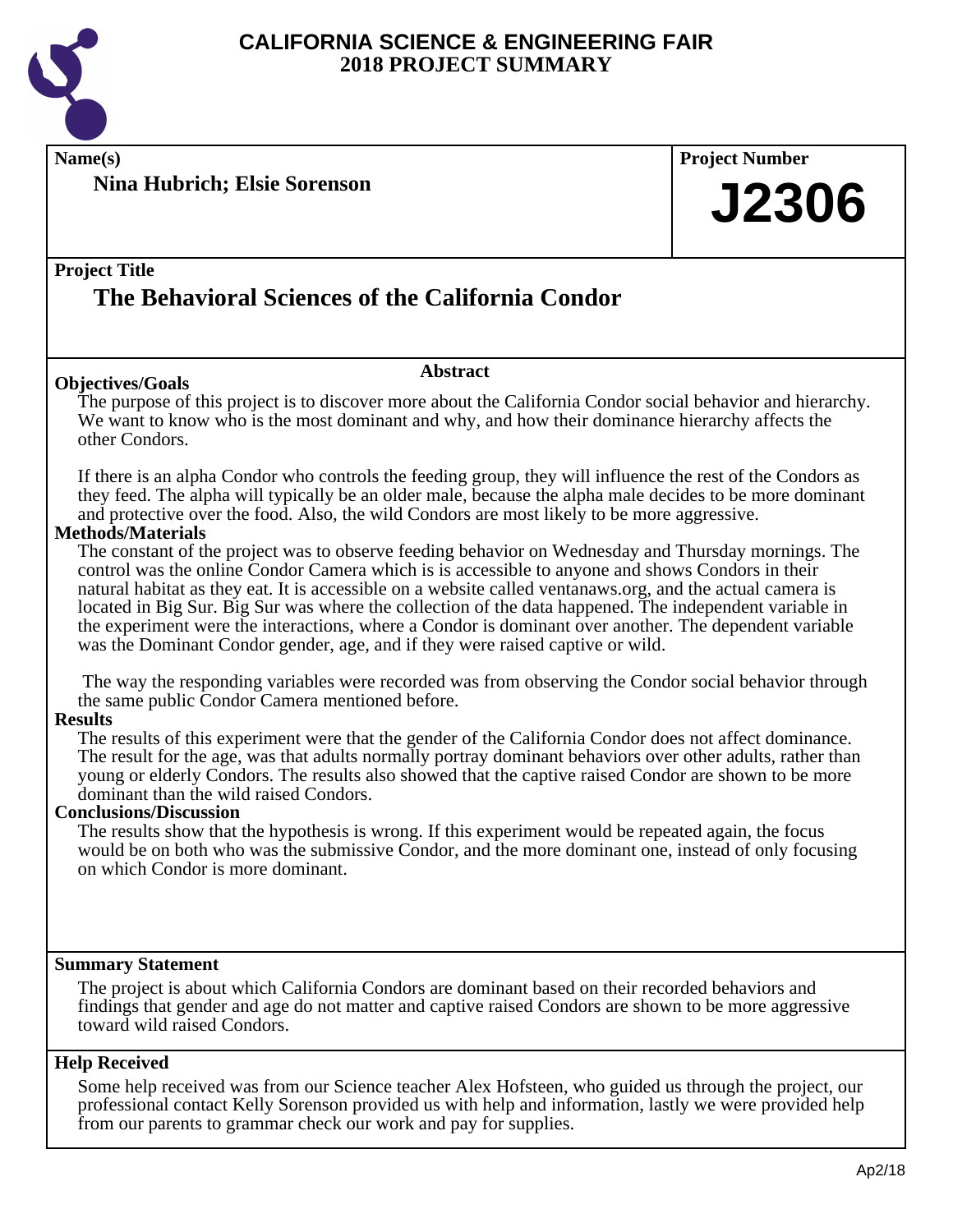

**Elizabeth M.B. Lindholm**

**Name(s) Project Number**

# **J2307**

## **Project Title**

## **Focus On Me! Focal Species Participation in Group Foraging at Four Eastern Caribbean Islands**

## **Abstract**

**Objectives/Goals** This study was conducted to expand the minute section of human knowledge that is dedicated to the ocean and marine life. Using the data collected, the behavioral patterns of tropical fish will be better understood. Most importantly, the more people are able to understand about the ocean and the marine life within it, the more they will be aware of their impact and willing to help.

#### **Methods/Materials**

This study was conducted at four different coastal places in the eastern Caribbean - Grand Turk, Turks and Caicos; Half Moon Cay, Bahamas; San Juan, Puerto Rico; and St Thomas, US Virgin Islands. The data were collected through diving while utilizing basic SCUBA gear and waterproof paper and pencils.

#### **Results**

There were three questions. The hypothesis for the first question, (Do all focal species have fish following them?), was that not all of the focal species will have "followers" because some of their natural habitats may not have other species occupying them or the fish that are present have no need of the extra resources. For the second question, (Which focal species participates the most in group foraging?), the hypothesis was, focal species that have a larger byproduct of their feeding will have more species of fish surrounding them due to the fact there will be more individual opportunities for each fish to save time and/or energy obtaining sustenance. This can also lead to a higher density of followers as well because the amount of leftover food will be able to support more fish, the hypothesis for the third question,(Which focal species have the highest density of fish surrounding them?).

## **Conclusions/Discussion**

All three hypotheses were supported with the proposed explanations probably being true as well. There are a couple possible reasons for the absence of followers in many cases. First, that specific focal animal could have been occupying a habitat where there were not any other fish that participate in group foraging. Another could be that that focal fish was not feeding at that moment, although there were some cases where they still had followers. The yellow goatfish were the most common focal species and they had the highest density of followers surrounding them. This may be due to both their larger size relative to other species, and the much larger size of their byproduct.

## **Summary Statement**

This project aimed to explore the lesser known components of group foraging, specifically the participation of each focal species.

## **Help Received**

None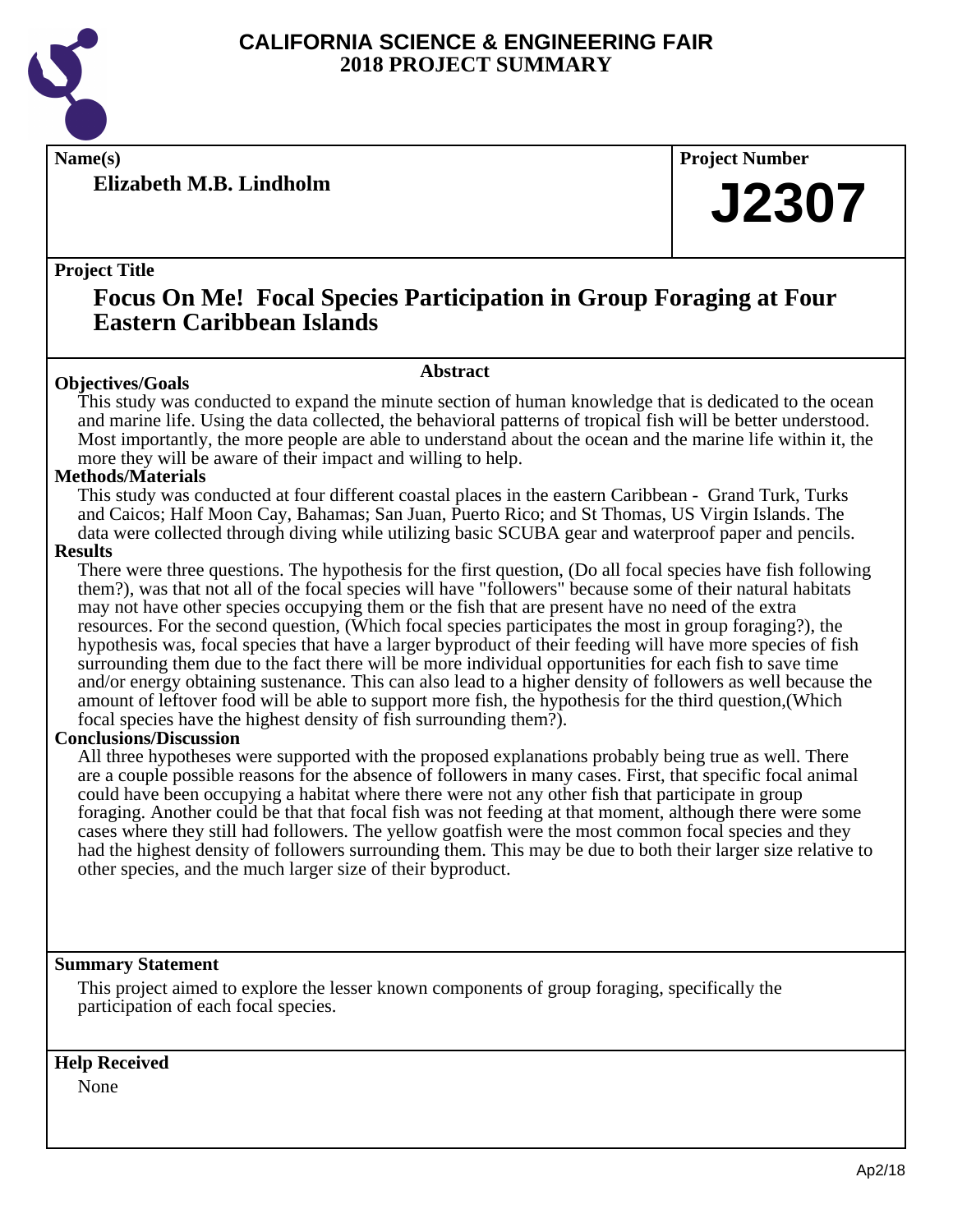

**Victoria Marquez**

**Name(s) Project Number**

# **J2308**

## **Project Title Surchin for Salinity**

## **Objectives/Goals**

**Abstract**

The purpose of this experiment was to determine whether more Purple Sea-Urchin eggs fertilized in 31 ppt, 34 ppt, or 37 ppt salinity levels. Higher salinity water forms when ocean water evaporates, leaving behind the salt. Lower salinity water forms when ocean water meets with a river, or another source of fresh water. This was important to test because, as scientists we need to know if animals will be able to reproduce or survive with global warming as an issue

## **Methods/Materials**

The materials needed to conduct this experiment are 3 small beakers, 145.5 mL of seawater, 4.5 mL of fresh water, 0.2 g of sea salt, 1 microscope, Sea-Urchin eggs, Sea-Urchin sperm, 3 glass pipettes, and 1 refractometer. My independent variables were the different salinity levels used, which were 31 and 37 ppt. A few steps I took to conduct my experiment included, making the different salinity levels of thee water, transferring the gametes into the three beakers, waiting 45 minutes for the eggs to fertilize, and lastly examining and counting them under the microscope.

## **Results**

The data demonstrates that Sea-Urchins had the highest fertilization rate in a 37 ppt salinity level, with an average of 27.3. This result was expected because 37 ppt salinity is the highest salinity level, since we live in California, the sun evaporates a lot of ocean water which leaves behind a higher amount of salt in the water. The 34 ppt salinity came in close second, with an average of 26.8 eggs fertilized. This demonstrates that the Sea-Urchins were also very comfortable in their regular salinity water, where they probably felt the safest. My results also show that the salinity level with the least amount of eggs fertilized was 31 ppt, with an average of 22.8. This big change in salinity level caused the Sea-Urchins to feel threatened, thus the fertilization rate was low.

## **Conclusions/Discussion**

From my observations and data, I can conclude that the gametes fertilized more in the higher sea water because it is what they were most accustomed to, here in California, or in Los Angeles the hot sun often evaporates the water leaving behind more salt in the water.

## **Summary Statement**

My project tests the fertilization rate of purple sea-urchins in different salinity levels.

## **Help Received**

I made the different salinity levels of the water on my own, but I received help spawning the sea-urchins, I also received materials such as a microscope, and a refractometer.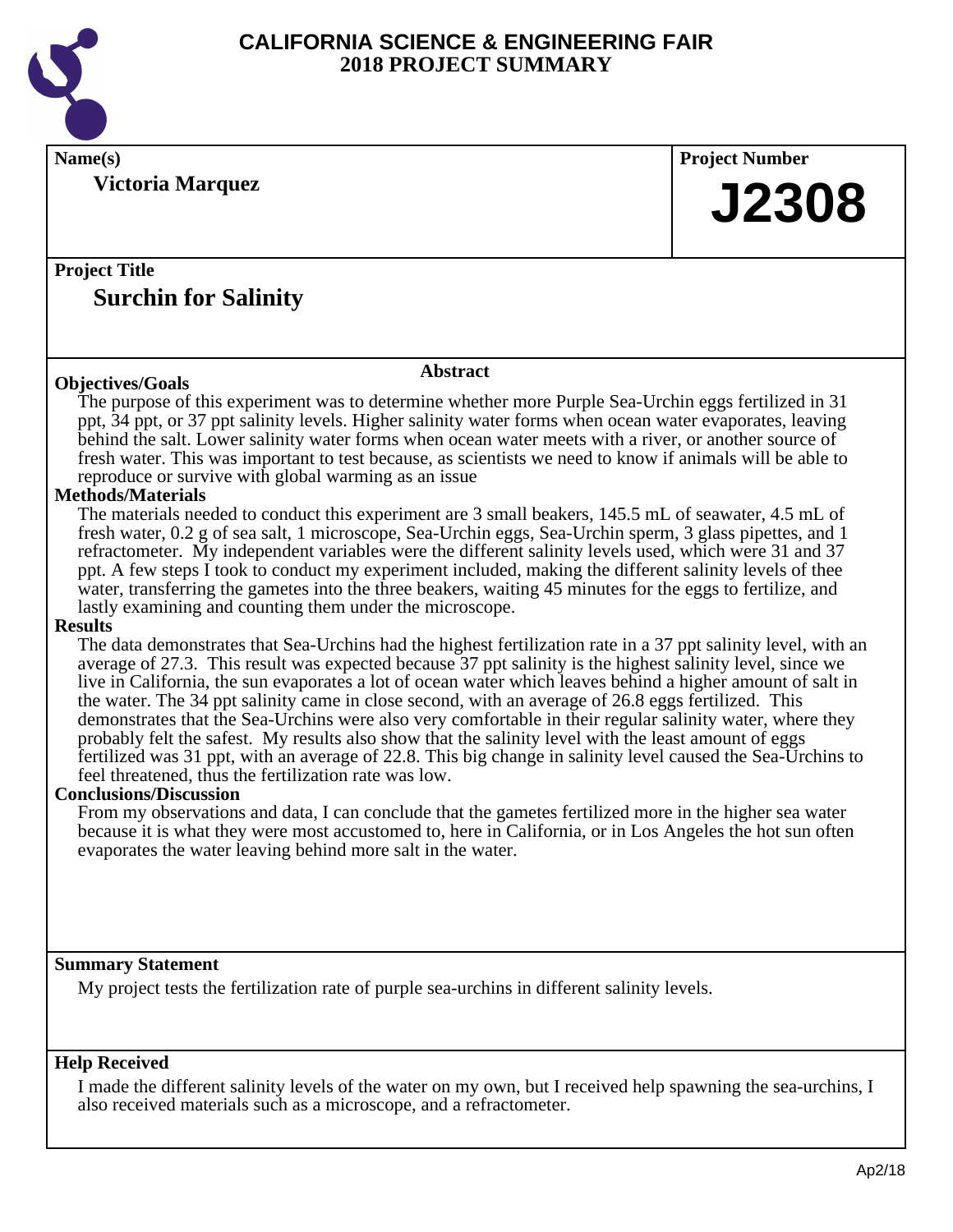

**Natalia Padilla**

**Name(s) Project Number**

# **J2309**

## **Project Title**

## **Danaus plexippus: Can People Help the Population and Keep Them off the Endangered Species List?**

## **Objectives/Goals**

**Abstract**

The Danaus plexippus (Monarch butterfly) is on the verge of gaining protection from the Endangered Species Act. In this investigation I wanted to learn if people could make a difference and help protect them. I also wanted to learn if the survival rate of Monarch butterflies raised in nurseries indoors would be higher than the rate of those in the wild.

## **Methods/Materials**

In this investigation/experiment I began with 1 milkweed plant that had 3 eggs. I clipped the leaves with the eggs and set up a nursery in my kitchen. The nursery was a clear plastic container with a damp paper towel. I put the leaves in the container and waited for the eggs to hatch.

 Once the larvae reached instar 2 I moved them to a second nursery where I fed them fresh leaves daily. When they reached instars 4 and 5 I moved them to a netted milkweed plant outdoors to pupate in a natural environment. Finally, I moved the chrysalis/pupa indoors until the butterfly eclosed, and after a few hours I released the butterflies outdoors.

## **Results**

In my investigation my results demonstrated that Monarch eggs had a significantly better chance to reach maturity indoors vs. outdoors. Recent studies show that only approximately 4% of eggs laid become butterflies. The survival rate for eggs/larvae raised indoors was 93% (I collected 46 eggs and/or larvae and released a total of 43 butterflies). My results propose the idea that people CAN help the population, but it also raises questions, like "Can people help the population by just having more milkweed in their lawns?"

## **Conclusions/Discussion**

In this study I was able to show that Monarchs raised indoors had a very high survival rate, 93% in my investigation, while the ones I left outside had a rate of 0%.

 My investigation results matched recent studies that only 4% of eggs in the wild become butterflies (NONE of my Monarch eggs raised outdoors became butterflies).

 My limited data proposes the idea that people DO have an impact on the Monarch population. I observed that the Monarchs outside didn't have a rate of success nearly as high as the ones indoors. It appears that people DO have an impact on the population and we CAN help the population. If more people got involved, perhaps we could stop the Monarch from being listed on the endangered species list.

## **Summary Statement**

I raised Monarch butterflies to determine if humans can help the population by caring for them indoors until they eclosed.

## **Help Received**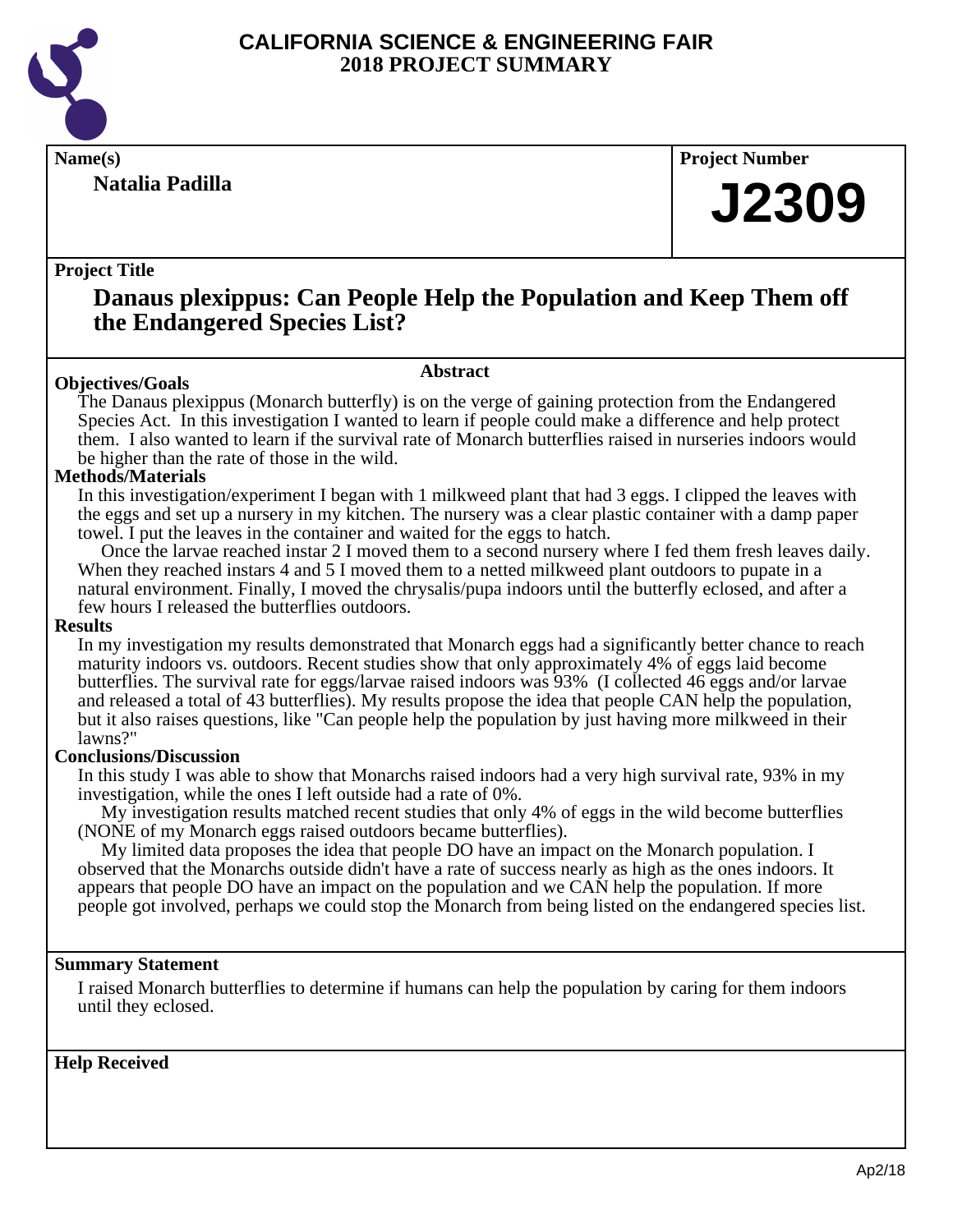

**Josiah D. Rowland**

**Name(s) Project Number**

# **J2310**

## **Project Title**

## **How Different Foods Affect the Growth of Worms and the Soil They Live In**

#### **Abstract**

**Objectives/Goals** The objective of this study is to measure the length of the worms, reproduction, mass, and the nutrients in the soil.

## **Methods/Materials**

Worms, soil, ruler, soil test kit, four food groups. Let several batches of the four food groups decompose for two months.

## **Results**

At the end of the two months the fruit proved to be the most effective in the length, reproduction, and mass of the worms and nutrient quality of the soil.

#### **Conclusions/Discussion**

The worms that decomposed the fruit grew larger than the others fed a different diet, reproduced in greater numbers while also increasing in mass outweighing the other worms. The soil nutrients increased in all four test bucket, except for the Potential hydrogen in bucket two which contained newspaper. Worms having a larger mass had the most reproduction thus concluding worms in greater numbers and having a larger mass can consume more organic material than smaller numbers and worms with less mass.

## **Summary Statement**

I wanted to show what type of organic material worms prefer the most.

## **Help Received**

I built and performed the experiments myself. I did not receive any help.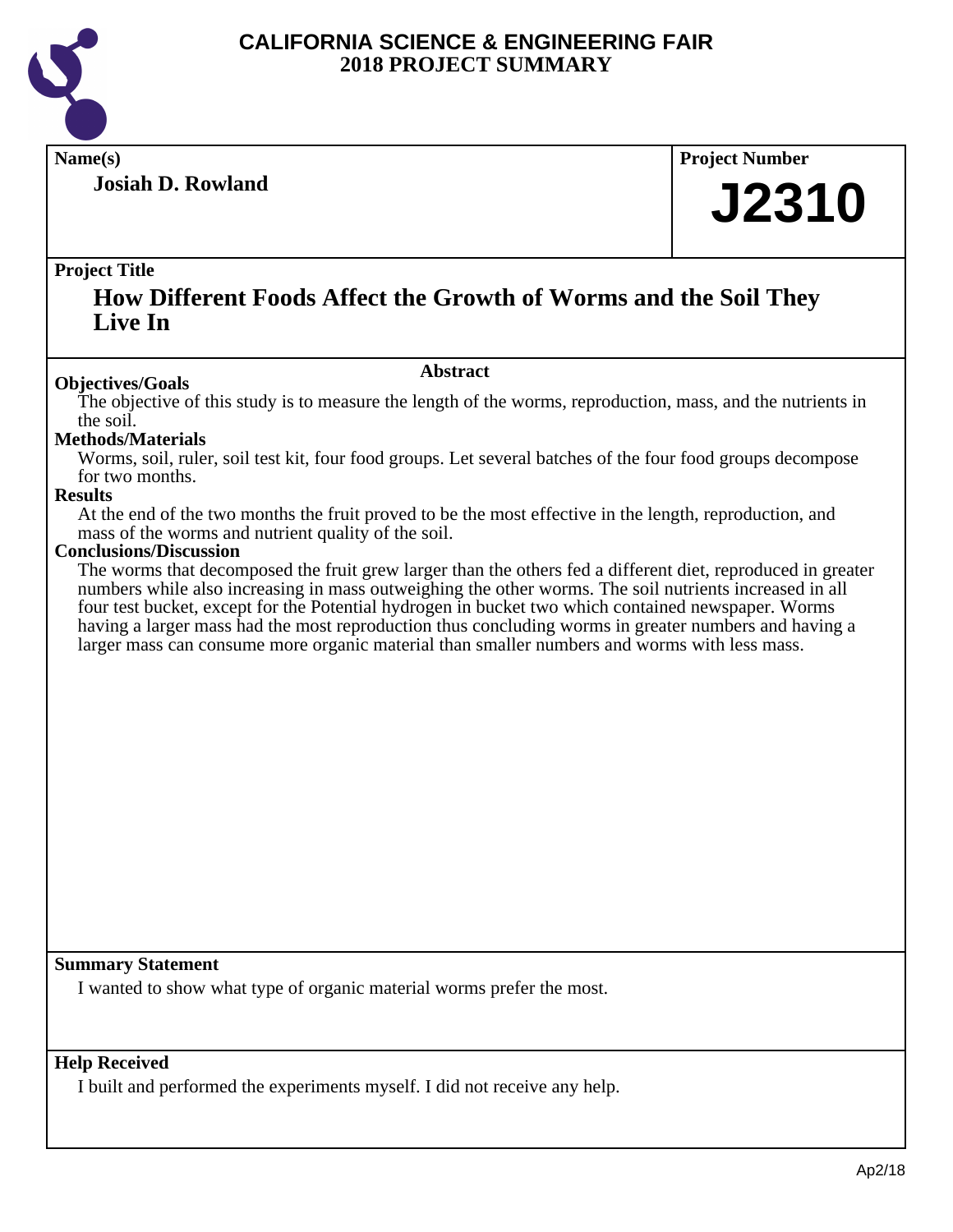

**Skye D. Samuels**

## **Name(s) Project Number**

# **J2311**

## **Project Title**

## **Chicken Smarts: A Study of Memory, Learning, and Sensory Perception in Chickens**

## **Abstract**

**Objectives/Goals** The objective of this project was to test the hypothesis that Chickens can learn to associate color with the location of their food.

## **Methods/Materials**

Six chickens, were divided into two groups of three, a test group and control group. The testing environment was made up of a fenced-in 8 foot square, on concrete. Plastic bowls were placed in two corners of the square, diagonally across from one another. One bowl contained food. The other did not. For the test group, the food-containing bowl was red, and the other bowl was blue. For the control group, both bowls were blue. For 20 days, chickens were placed individually into the testing environment and observed. They were timed from the moment they entered, until they ate from the food bowl. On day 21, the bowls were switched and the chickens were, again timed, as above.

## **Results**

The test group chickens had a significantly lower average time for finding their food, once the location had been changed. Only one of the control group chickens found the food.

## **Conclusions/Discussion**

The test group chickens had a significantly lower average time for finding their food, once the location had been changed. This study supports the idea that chickens can learn to associate color with the location of their food.

## **Summary Statement**

This experiment showed that chickens can learn, to associate a color with food location.

## **Help Received**

My father helped me set up the test environment and taught me how to edit the raw video footage once testing was completed.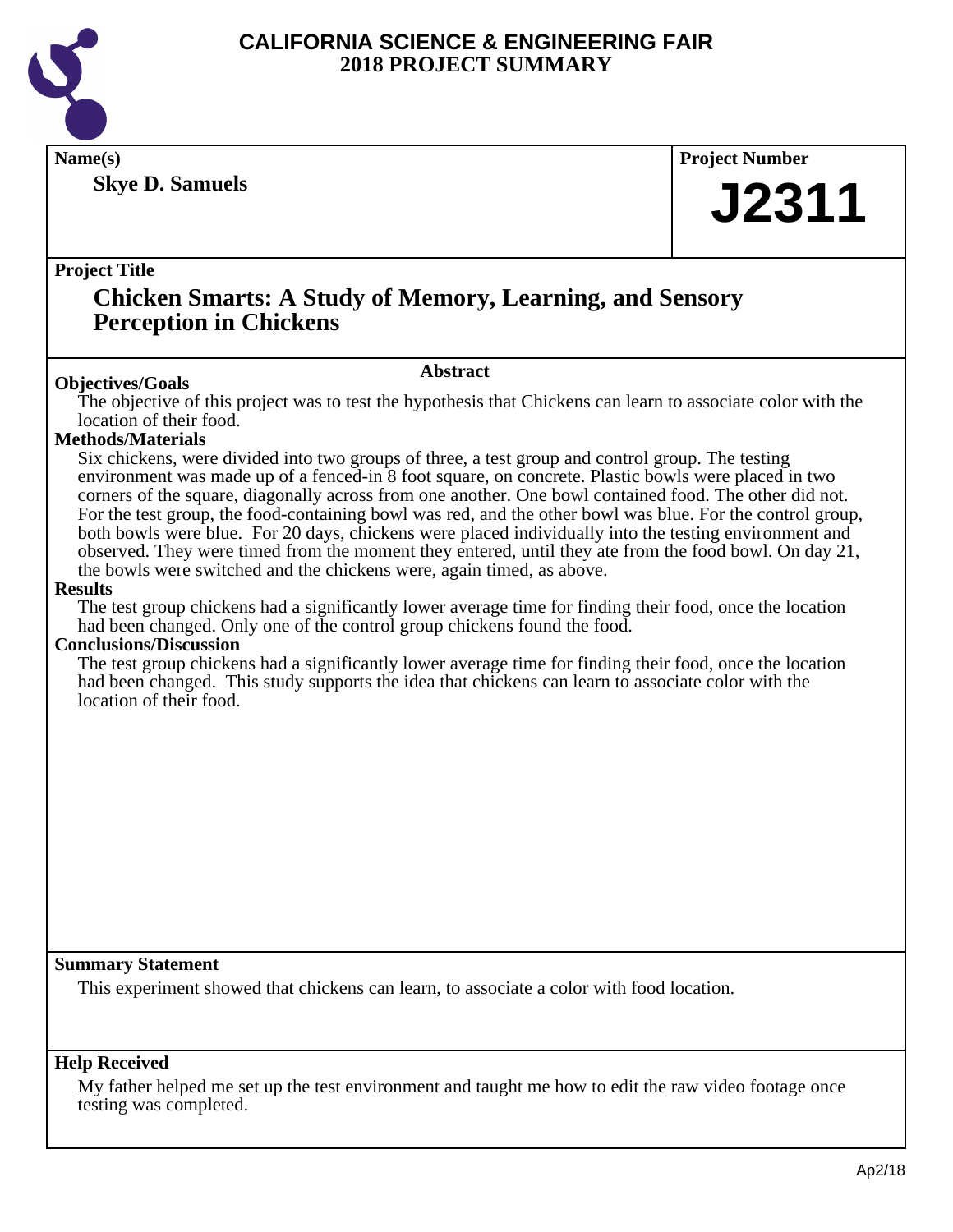

**Kensuke Shimojo**

**Name(s) Project Number**

# **J2312**

## **Project Title**

## **Planarians: A New "Shadow Test" on Ultimate Ability of Survival**

**Abstract**

## **Objectives/Goals**

The planarian is known for its nearly almighty ability to fully regenerate its missing body parts. The objective is to find out how the animal can survive during regeneration, without some critical circuits, such as the light sensing system involving eyespots or the ganglia (the primitive neural system). Inspired by the latest findings (of the alternative, UV-based light sensing system), I specifically tested the hypotheses that adaptive behavioral functions (such as avoiding light) are restored much earlier than complete anatomical regeneration, and that the light sensing is switching from the eyespot-ganglia system to the more distributed, (possibly UV-based) system after dissection. To this end, I develop my own behavioral test called "shadow test."

## **Methods/Materials**

Dugesia dorotocephala, or black planarians (up to 20), were dissected in different ways (horizontal or vertical), and raised in petri dishes with spring water. Each body part was put on the lighted side in a half-occluded petri dish, and video-recorded everyday to see if it would show light-avoiding locomotion (Experiment 1). Materials and methods are the same in Experiment 2, except that in the shadow test, an UV light and an UV-filtered, visible-range light sources were employed and compared.

## **Results**

All dissected body parts, even the vertically dissected body part, showed behavioral avoidance of light 4 days after dissection, indicating early restoration of adaptive behavioral functions relative to the time needed for complete anatomical regeneration (Experiment 1). The comparison of UV vs. no-UV light conditions indicates a possibility of early switching after dissection, from the ordinary eyespot-ganglion based system to the UV-based, distributed system (Experiment 2).

## **Conclusions/Discussion**

Different body parts restored adaptive behavior with different delays but long before completion of anatomical regeneration (Experiment 1). The results of Experiment 2 suggest that it is possibly owing to the alternative, UV-based light sensing system. These results underscore amazing degrees of redundancy (redundant light sensing systems) and flexibility (switching between them) that this species has acquired through evolution.

## **Summary Statement**

I developed a new "shadow test" to address the ability of the planarians' body-parts to survive without the ordinary light sensing (eyespot-ganglion) system, results of which indicate amazing degree of redundancy and flexibility.

## **Help Received**

I alone chose the topic, and conceived the idea and experimental methods (the "shadow test#, the vertical dissection, etc.). My father (a Caltech professor; cognitive neuroscientist) helped me to refine the hypotheses and the design; my mother (a Caltech experimental psychologist) helped me to conduct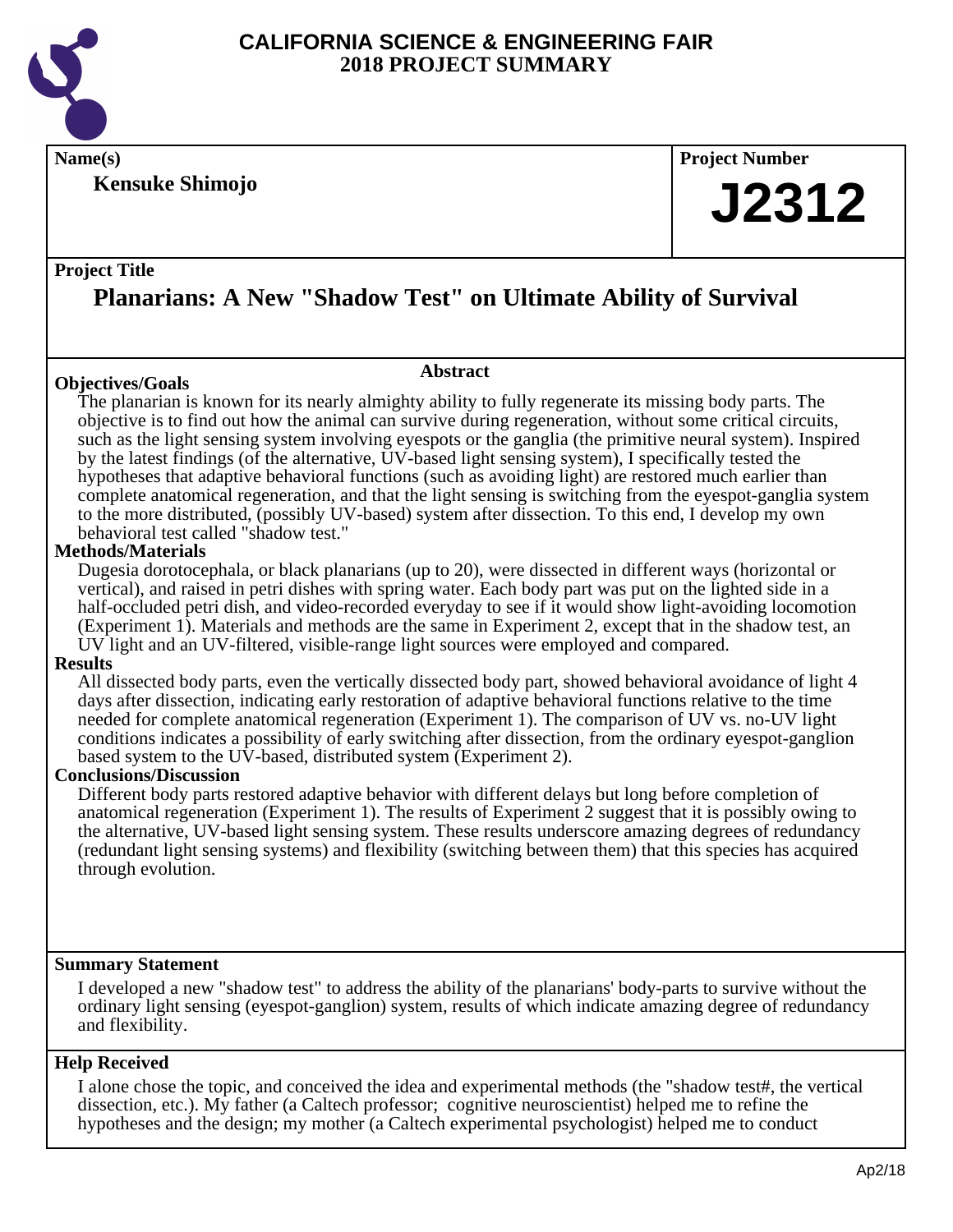

**Name(s) Project Number**

**Sarah V. Stutsman**

**J2313**

## **Project Title**

## **Let Moths Illuminate the Way!**

## **Abstract**

**Objectives/Goals** To verify which type of street light: Light Emitting Diode, High Pressure Sodium, Induction, or no street light, affects a moth's behavior more.

## **Methods/Materials**

Set up a twin-sized bed sheet outside, placing a fluorescent lantern in the middle. Turn on the lantern an hour after sunset. After 30 minutes, note the number of moths attracted to the light. Check temperature, humidity levels, and barometric pressure with a thermometer and a barometer. Repeat in different locations with different types of street lights.

#### **Results**

On average, in the area with the Light Emitting Diode street light 4.3 moths were attracted to the fluorescent lantern, 2.3 moths were attracted in the area with the High Pressure Sodium street light, and in the areas with Induction and no street lights, 2 moths were counted. These results demonstrate that Light Emitting Diode street lights are better for moths and the environment in general.

## **Conclusions/Discussion**

Through the many different trials used in this experiment, the environment with the Light Emitting Diode (LED) street light attracted the most moths. There are many different variables that should be taken in account. For example, the humidity and temperature levels, along with the phase of moon could have affected the moths' behavior each night. This experiment should aid in the battle to improve light pollution as it demonstrated which type of street light created less of a distraction to the moths. Moths have been avoiding light due to light pollution which affects the plants they pollinate and their predators.

#### **Summary Statement**

Due to moths' attraction rate to a fluorescent lantern being higher in an area with a LED street light rather than in areas with High Pressure Sodium, induction, and no street lights, the LED light is better for the environment.

## **Help Received**

Michelle Stutsman (driving me around town); Tracy Martin (providing information about street lights); Tom Moody (directing me to Tracy Martin); Gloria Faus, Jeanette Fossum, and another neighbor (allowing me to perform my experiment on their lawns)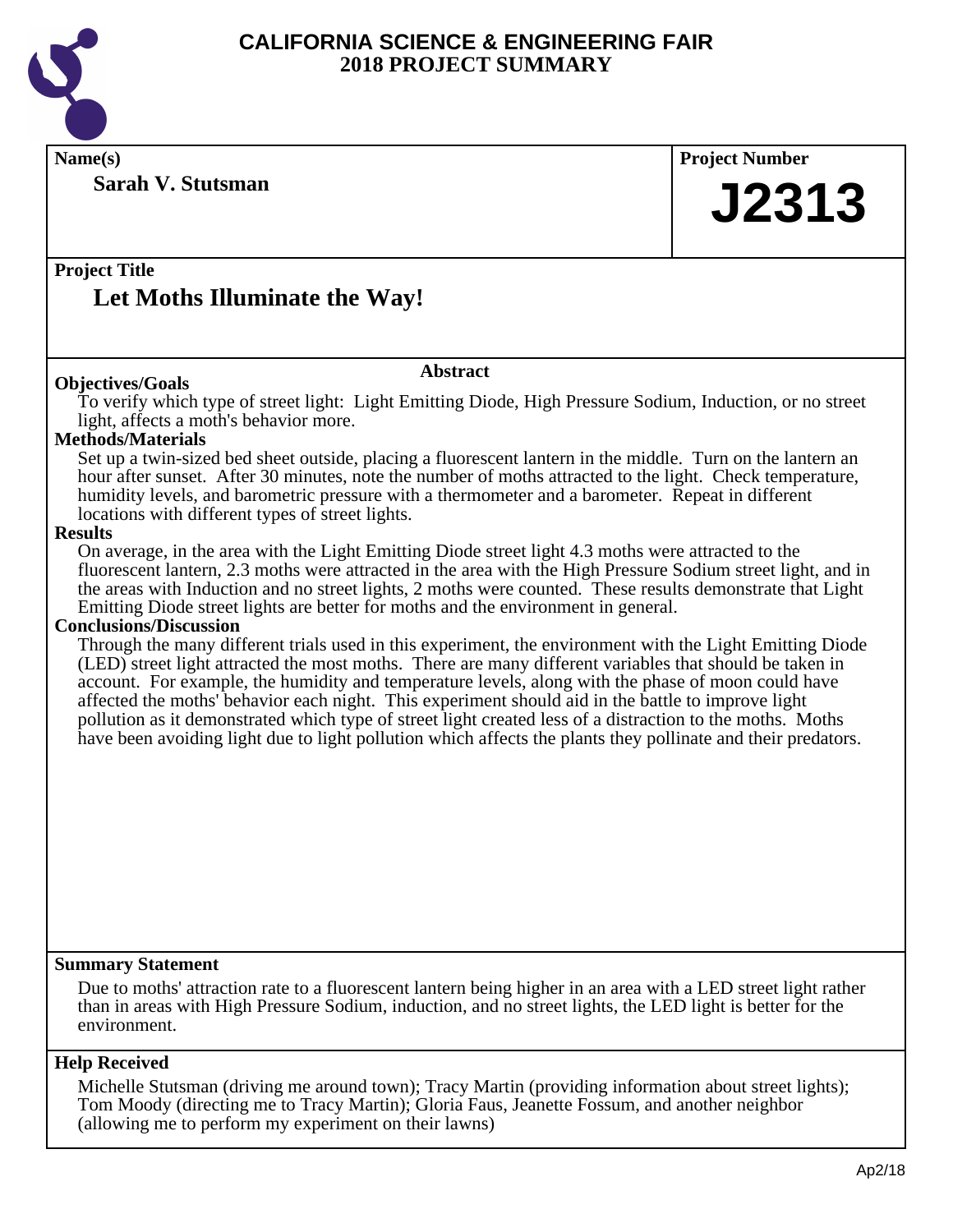

| <b>Calvin Z. Sway</b><br><b>Project Title</b><br><b>Tool Using Jays, Phase 2</b><br><b>Abstract</b><br><b>Objectives/Goals</b><br>The objective of this study was to test the problem solving abilities of Steller's Jays.<br><b>Methods/Materials</b><br>Using clear plastic containers mounted on a wooden box I built test devices. These devices required the<br>Jays to solve an illogical problem by pulling a string attached to a pulley to bring peanuts within reach.<br><b>Results</b><br>My results proved my hypothesis wrong. I never got the Jays to solve the problem which required them to<br>problem solve in an illogical/abstract way. They would always find a logical way to work around the<br>problem and get the peanuts. Jays are successful with linear problems, but struggle with abstract<br>problems.<br><b>Conclusions/Discussion</b><br>I was able to determine what the limitations of Jays problem solving abilities are. Jays can pray on the<br>eggs of endangered birds like Marbled Murrlets. Using feeders that require the Jays to problem solve<br>could prove useful to distract them and keep them away from nesting areas during the short Murrlet<br>nesting season. | <b>Project Number</b> |  |
|---------------------------------------------------------------------------------------------------------------------------------------------------------------------------------------------------------------------------------------------------------------------------------------------------------------------------------------------------------------------------------------------------------------------------------------------------------------------------------------------------------------------------------------------------------------------------------------------------------------------------------------------------------------------------------------------------------------------------------------------------------------------------------------------------------------------------------------------------------------------------------------------------------------------------------------------------------------------------------------------------------------------------------------------------------------------------------------------------------------------------------------------------------------------------------------------------------------------|-----------------------|--|
|                                                                                                                                                                                                                                                                                                                                                                                                                                                                                                                                                                                                                                                                                                                                                                                                                                                                                                                                                                                                                                                                                                                                                                                                                     | J2314                 |  |
|                                                                                                                                                                                                                                                                                                                                                                                                                                                                                                                                                                                                                                                                                                                                                                                                                                                                                                                                                                                                                                                                                                                                                                                                                     |                       |  |
|                                                                                                                                                                                                                                                                                                                                                                                                                                                                                                                                                                                                                                                                                                                                                                                                                                                                                                                                                                                                                                                                                                                                                                                                                     |                       |  |
|                                                                                                                                                                                                                                                                                                                                                                                                                                                                                                                                                                                                                                                                                                                                                                                                                                                                                                                                                                                                                                                                                                                                                                                                                     |                       |  |
| <b>Summary Statement</b><br>I was able to determine the problem solving abilities and limitations of Steller's Jays                                                                                                                                                                                                                                                                                                                                                                                                                                                                                                                                                                                                                                                                                                                                                                                                                                                                                                                                                                                                                                                                                                 |                       |  |

None, I designed, built and tested by myself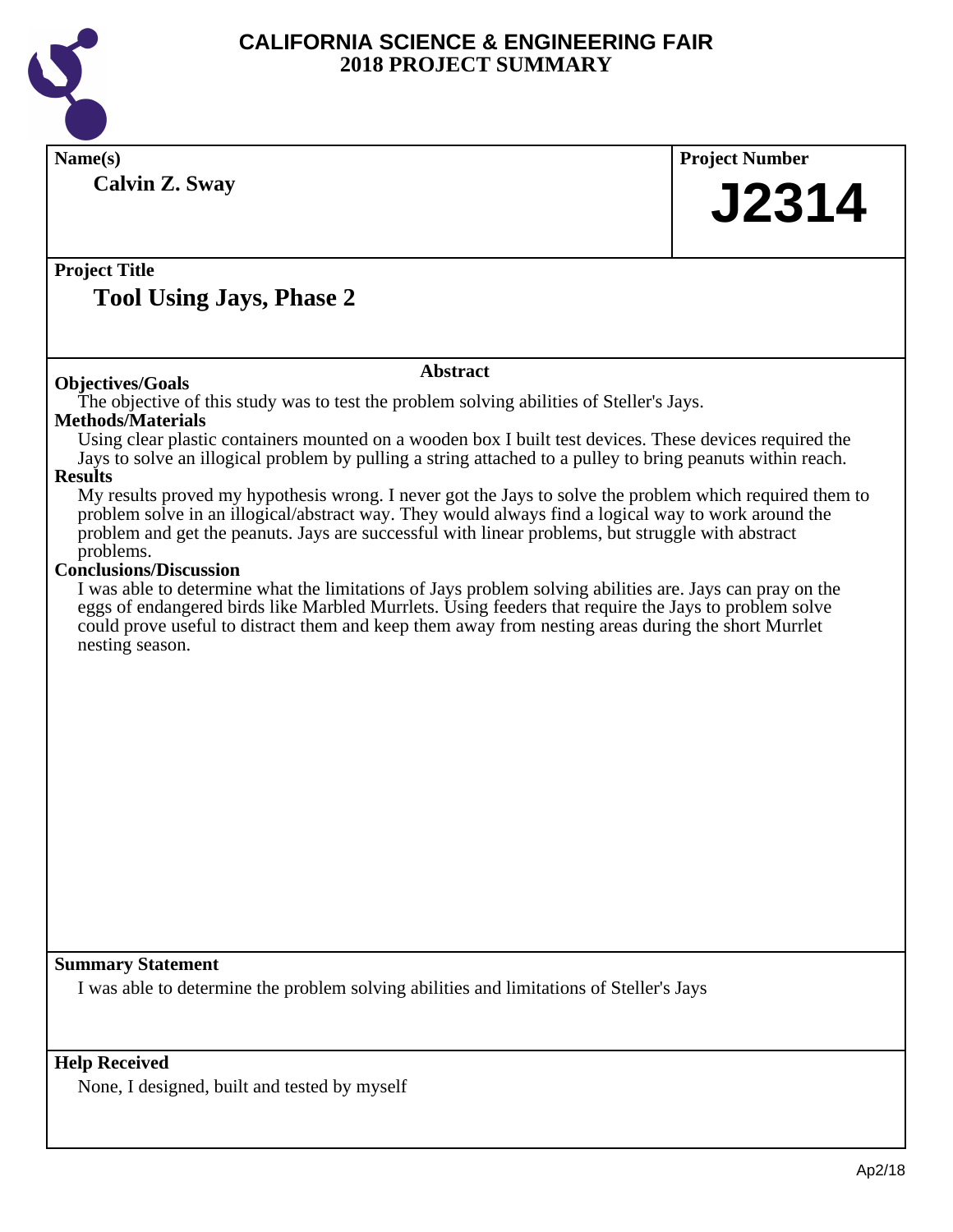

**Nicole T. Vanegas**

**Name(s) Project Number**

# **J2315**

## **Project Title**

## **Myrmecology: The Effect of Temperature on Ants' Ability to Locate Food**

## **Abstract**

**Objectives/Goals** The purpose of this experiment was to determine the effect of temperature on the speed at which ants locate food.

## **Methods/Materials**

Three ant colonies, one 30 degree Celsius room and one 19 degree Celsius room, and a timer. Three ant colonies rotated between the different temperature rooms were tested for the time it took to locate food.

## **Results**

Two ant colonies were placed in a 30 degree Celsius room and one was placed in a 19 degree Celsius room. The colonies were rotated. Food was placed in a specific location and the colonies were observed for the time it took to locate the food. After fifteen trials in each temperature room, the 30 degree Celsius room had a faster average time than the 19 degree Celsius room.

## **Conclusions/Discussion**

After fifteen trials, the results showed that the ants found the food much faster in the 30 degree Celsius room than in the 19 degree Celsius room. On average, when the colonies were in the 30 degree Celsius room they found the food in two hours, thirty-six minutes, and nineteen seconds. However, when the colonies were in the 19 degree Celsius room they found the food in three hours, forty-nine minutes, and twenty-three seconds.

## **Summary Statement**

As observed through multiple timed trials, the ants, on average, located the food faster in the 30 degree Celsius room than the 19 degree Celsius room.

## **Help Received**

I designed the experiment by myself, however my sister assisted me in placing the food in the two different rooms at the same time.